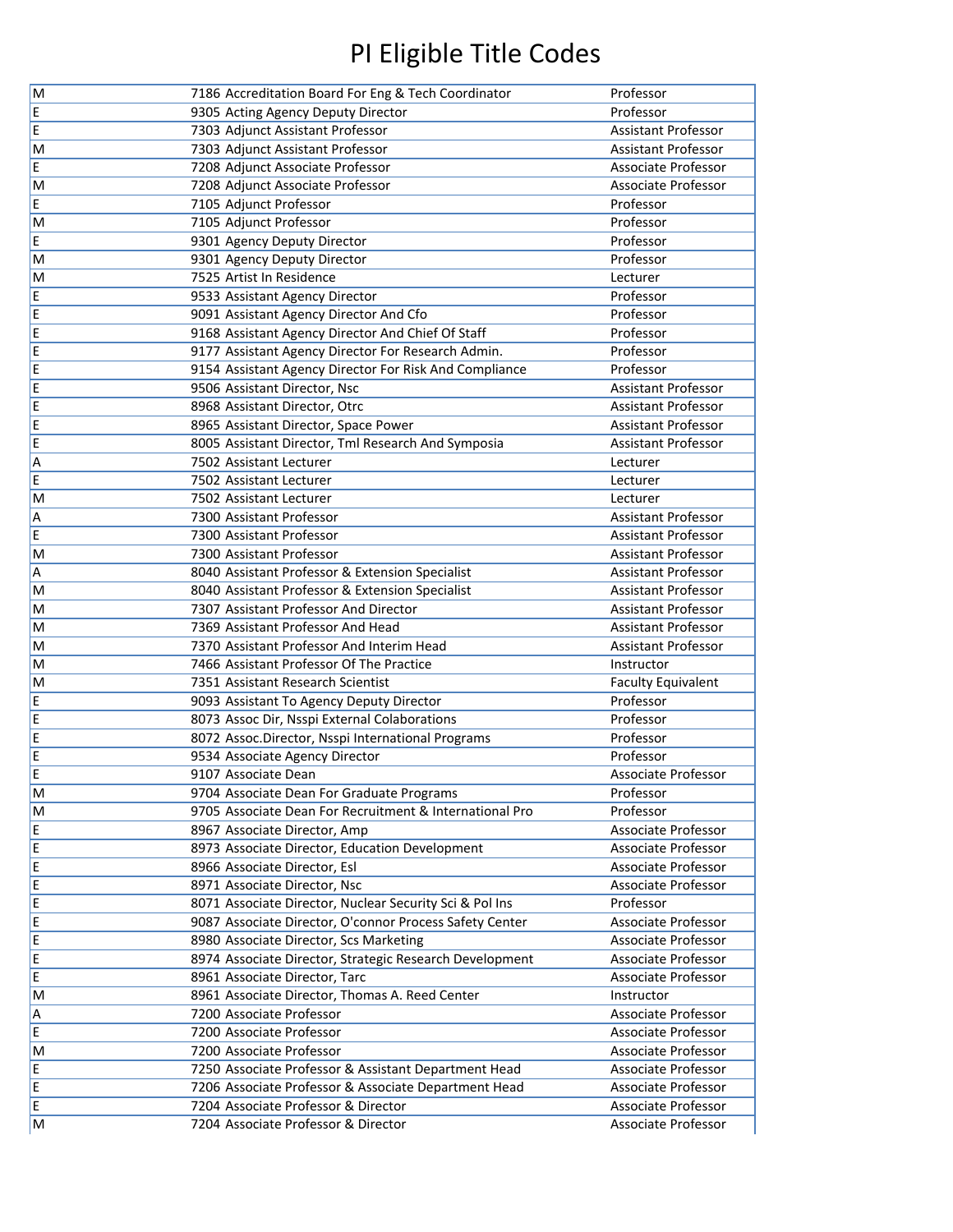| $\overline{A}$          |                                                        |                            |
|-------------------------|--------------------------------------------------------|----------------------------|
|                         | 8030 Associate Professor & Extension Specialist        | Associate Professor        |
| M                       | 8030 Associate Professor & Extension Specialist        | Associate Professor        |
| E                       | 7270 Associate Professor & Interim Head                | Associate Professor        |
| A                       | 7250 Associate Professor And Assistant Department Head | <b>Associate Professor</b> |
| M                       | 7250 Associate Professor And Assistant Department Head | <b>Associate Professor</b> |
| A                       | 7206 Associate Professor And Associate Department Head | <b>Associate Professor</b> |
| M                       | 7206 Associate Professor And Associate Department Head | <b>Associate Professor</b> |
| M                       | 7203 Associate Professor And Head                      | <b>Associate Professor</b> |
| A                       | 7270 Associate Professor And Interim Head              | <b>Associate Professor</b> |
| M                       | 7270 Associate Professor And Interim Head              | <b>Associate Professor</b> |
| M                       | 7464 Associate Professor Of The Practice               | Instructor                 |
| M                       | 7255 Associate Research Scientist                      | <b>Faculty Equivalent</b>  |
| A                       | 7108 Associate Resident Director & Associate Professor | Associate Professor        |
| A                       | 7107 Associate Resident Director & Professor           | Professor                  |
| E                       | 9544 Asst Agency Director For Policy & Risk Analysis   | Professor                  |
| A                       | 8500 Center Director                                   | Professor                  |
| E                       | 9322 Center Director And Professor                     | Professor                  |
| E                       | 9785 Chief Scientist, Gpri                             | Professor                  |
| A                       | 7667 Clinical Assistant Professor                      | <b>Assistant Professor</b> |
| M                       | 7667 Clinical Assistant Professor                      | <b>Assistant Professor</b> |
| M                       | 7664 Clinical Associate Professor                      | Associate Professor        |
| M                       | 7666 Clinical Associate Professor & Assoc Dept Head    | <b>Associate Professor</b> |
| M                       | 7665 Clinical Associate Professor & Asst Dept Head     | <b>Associate Professor</b> |
| M                       | 7401 Clinical Instructor                               | Instructor                 |
| M                       | 7660 Clinical Professor                                | Professor                  |
| M                       | 7662 Clinical Professor & Assistant Dept Head          | Professor                  |
| M                       | 7663 Clinical Professor & Associate Department Head    | Professor                  |
| A                       | 7390 Continuing Education Assistant Professor          | <b>Assistant Professor</b> |
| M                       | 7390 Continuing Education Assistant Professor          | <b>Assistant Professor</b> |
| A                       | 7290 Continuing Education Associate Professor          | Associate Professor        |
| M                       | 7290 Continuing Education Associate Professor          | Associate Professor        |
| M                       | 7590 Continuing Education Lecturer                     | Lecturer                   |
| A                       | 7190 Continuing Education Professor                    | Professor                  |
| M                       | 7190 Continuing Education Professor                    | Professor                  |
| E                       | 8074 Deputy Dir, Nuclear Sec Sci Policy Inst.          | Professor                  |
| E                       | 8978 Deputy Director, Academic Development             | Associate Professor        |
| E                       |                                                        |                            |
| ΙE                      | 8976 Deputy Director, Space Engineering Institute      | Associate Professor        |
| $\overline{\mathsf{M}}$ | 8963 Deputy Director, Spacecraft Technology Center     | Associate Professor        |
|                         | 9322 Director & Professor                              | Professor                  |
| M                       | 9325 Director And Executive Professor                  | Professor                  |
| E                       | 8958 Director Of Operations, Cass                      | Associate Professor        |
| E                       | 9508 Director Of Operations, Flight Mechanic Lab       | Professor                  |
| E                       | 8959 Director Of Operations, libnms                    | Associate Professor        |
| E                       | 9784 Director Of Technology, Gpri                      | Professor                  |
| E                       | 9512 Director, Aerospace Vehicle Systems Initiative    | Professor                  |
| E                       | 9522 Director, Ceshr                                   | Professor                  |
| E                       | 9833 Director, China International Initiative          | Professor                  |
| E                       | 8785 Director, Food Protein Research & Development     | Professor                  |
| E                       | 9513 Director, Global Petroleum Research Institute     | Professor                  |
| E                       | 9496 Director, Low Speed Wind Tunnel                   | Professor                  |
| E                       | 9514 Director, Nanostructure Fabrication               | Professor                  |
| E                       | 9502 Director, Nsc                                     | Professor                  |
| E                       | 8070 Director, Nuclear Security Sci And Pol Inst.      | Professor                  |
| E                       | 9511 Director, Offshore Technology Research Center     | Professor                  |
| E                       | 9497 Director, Space Power Center                      | Professor                  |
| E                       | 9537 Director, Space Science And Space Eng Research    | Professor                  |
| ΙE                      | 9510 Director, Spacecraft Technology Center            | Professor                  |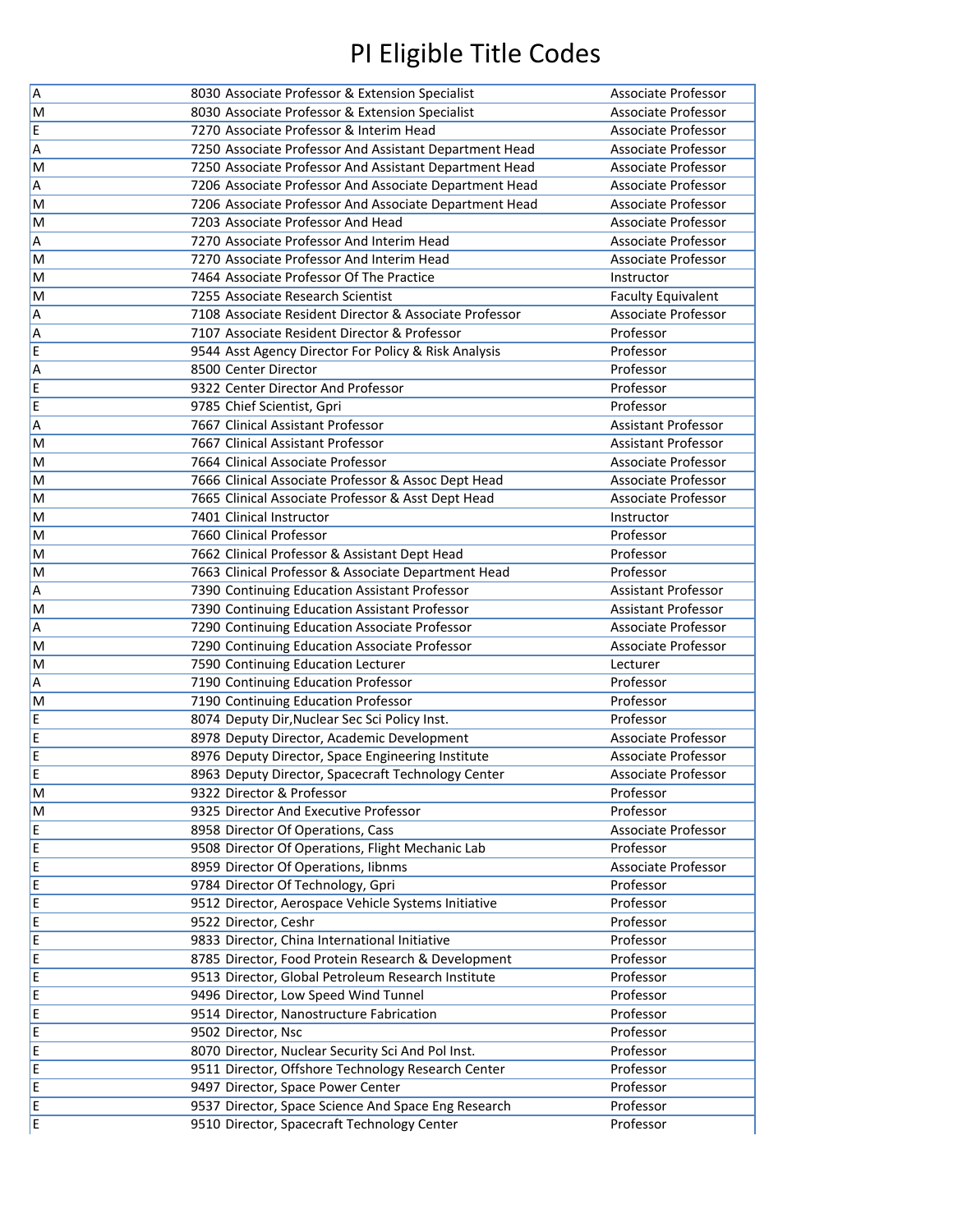| E                       | 9507 Director, Tees New Ventures & Adjunct Professor                  | Professor                  |
|-------------------------|-----------------------------------------------------------------------|----------------------------|
| E                       | 9495 Director, Texas Center For Applied Technology                    | Professor                  |
| E                       | 9535 Director, Texas Engineering Experiment Station                   | Professor                  |
| E                       | 9601 Director, Texas Engineering Extension Service                    | Professor                  |
| E                       | 9801 Director, Texas Transportation Institute                         | Professor                  |
| E                       | 9517 Director, Ultra-Deepwater Research Initiative                    | Professor                  |
| A                       | 9489 Director, Water Resources And Professor                          | Professor                  |
| M                       | 9489 Director, Water Resources And Professor                          | Professor                  |
| E                       | 9515 Director, Fprd Research Development                              | Professor                  |
| A                       | 7504 Distinguished Lecturer                                           | Lecturer                   |
| M                       | 7504 Distinguished Lecturer                                           | Lecturer                   |
| M                       | 7506 Distinguished Lecturer & Interim Head                            | Professor                  |
| A                       | 7060 Distinguished Professor                                          | Professor                  |
| E                       | 7060 Distinguished Professor                                          | Professor                  |
| M                       | 7060 Distinguished Professor                                          | Professor                  |
| M                       | 7065 Distinguished Professor & Executive Assoc Dean                   | Professor                  |
| M                       | 7061 Distinguished Professor And Director                             | Professor                  |
| A                       | 7062 Distinguished Professor And Head                                 | Professor                  |
| M                       | 7062 Distinguished Professor And Head                                 | Professor                  |
| M                       | 7064 Distinguished Professor And Interim Head                         | Professor                  |
| M                       | 7467 Executive Assistant Professor                                    | Instructor                 |
| M                       | 7468 Executive Associate Professor                                    | Instructor                 |
| E                       | 9499 Executive Director, Texas Center For Applied Tech                | Professor                  |
| A                       | 7460 Executive Professor                                              | Instructor                 |
| M                       | 7460 Executive Professor                                              | Instructor                 |
| A                       | 7158 Extension Specialist                                             | <b>Assistant Professor</b> |
| M                       | 7158 Extension Specialist                                             | <b>Assistant Professor</b> |
| E                       | 7194 Forsyth Chair Professor                                          | Professor                  |
| M                       | 7194 Forsyth Chair Professor                                          | Professor                  |
| E                       | 9632 Head Of Division                                                 | Professor                  |
| A                       | 7456 Instructional Assistant Professor                                | Instructor                 |
| M                       | 7456 Instructional Assistant Professor                                | Instructor                 |
| A                       | 7454 Instructional Associate Professor                                | Instructor                 |
| M                       | 7454 Instructional Associate Professor                                | Instructor                 |
| M                       | 7452 Instructional Professor                                          | Instructor                 |
| M                       | 7400 Instructor                                                       | Instructor                 |
| M                       | 7449 Instructor And Interim Director                                  | Instructor                 |
| M                       | 7448 Instructor And Interim Head                                      | Instructor                 |
| $\frac{E}{E}$           | 9092 Interim Agency Deputy Director                                   | Professor                  |
| E                       | 9430 Interim Associate Agency Director<br>9010 Interim Director, Teex | Professor<br>Professor     |
| $\overline{A}$          | 9305 Interim Resident Director Of Research & Professor                | Professor                  |
| $\overline{\mathsf{M}}$ | 7422 Lab Instructor                                                   | Lecturer                   |
| A                       | 7500 Lecturer                                                         | Lecturer                   |
| $\overline{E}$          | 7500 Lecturer                                                         | Lecturer                   |
| M                       | 7500 Lecturer                                                         | Lecturer                   |
| M                       | 7501 Lecturer And Director                                            | Lecturer                   |
| M                       | 7505 Lecturer And Interim Head                                        | Professor                  |
| M                       | 7526 Librarian I                                                      | Lecturer                   |
| M                       | 7527 Librarian II                                                     | Lecturer                   |
| M                       | 7528 Librarian III                                                    | Lecturer                   |
| M                       | 7529 Librarian IV                                                     | Lecturer                   |
| M                       | 7418 Medical Specialist                                               | Instructor                 |
| M                       | 7420 Pathologist's Assistant                                          | Lecturer                   |
|                         |                                                                       |                            |
| $\overline{\mathsf{C}}$ | 7359 Postdoctoral Associate Research Scientist                        | Lecturer                   |
| A<br>E                  | 7100 Professor                                                        | Professor                  |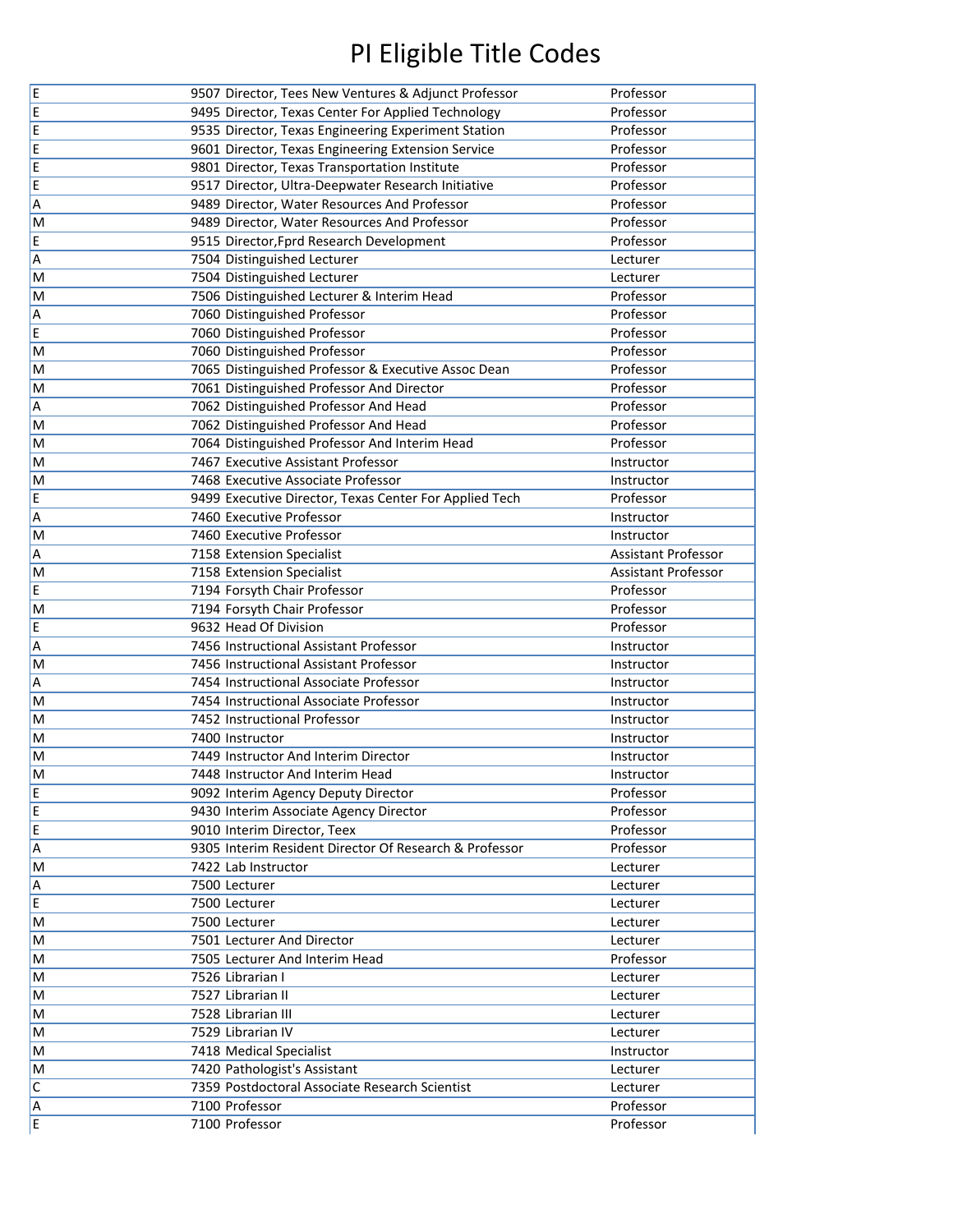| $\overline{\mathsf{M}}$ | 7100 Professor                                                                  | Professor                                                |
|-------------------------|---------------------------------------------------------------------------------|----------------------------------------------------------|
| E                       | 7150 Professor & Assistant Department Head                                      | Professor                                                |
| A                       | 7054 Professor & Associate Department Head                                      | Professor                                                |
| E                       | 7054 Professor & Associate Department Head                                      | Professor                                                |
| M                       | 7054 Professor & Associate Department Head                                      | Professor                                                |
| E                       | 7027 Professor & Director                                                       | Professor                                                |
| A                       | 8020 Professor & Extension Specialist                                           | <b>Assistant Professor</b>                               |
| M                       | 8020 Professor & Extension Specialist                                           | <b>Assistant Professor</b>                               |
| A                       | 7150 Professor And Assistant Department Head                                    | Professor                                                |
| M                       | 7150 Professor And Assistant Department Head                                    | Professor                                                |
| M                       | 7102 Professor And Associate Dean                                               | Professor                                                |
| M                       | 7028 Professor And Associate Director                                           | Professor                                                |
| M                       | 7027 Professor And Director                                                     | Professor                                                |
| M                       | 7051 Professor And Extension Specialist & Head                                  | Professor                                                |
| A                       | 7050 Professor And Head                                                         | Professor                                                |
| E                       | 7050 Professor And Head                                                         | Professor                                                |
| M                       | 7050 Professor And Head                                                         | Professor                                                |
| A                       | 7053 Professor And Interim Head                                                 | Professor                                                |
| M                       | 7053 Professor And Interim Head                                                 | Professor                                                |
| E                       | 7104 Professor Emeritus                                                         | Professor                                                |
| M                       | 7104 Professor Emeritus                                                         | Professor                                                |
| M                       | 7462 Professor Of The Practice                                                  | Instructor                                               |
| A                       | 7348 Research Assistant Professor                                               | <b>Assistant Professor</b>                               |
| M                       | 7348 Research Assistant Professor                                               | <b>Assistant Professor</b>                               |
| A                       | 7248 Research Associate Professor                                               | Associate Professor                                      |
| M                       | 7248 Research Associate Professor                                               | <b>Associate Professor</b>                               |
| A                       | 7249 Research Associate Professor & Haccp Coordinator                           | <b>Assistant Professor</b>                               |
| M                       | 7249 Research Associate Professor & Haccp Coordinator                           | <b>Assistant Professor</b>                               |
| A                       | 7148 Research Professor                                                         | Professor                                                |
| M                       | 7148 Research Professor                                                         | Professor                                                |
| M                       | 7156 Research Scientist                                                         | <b>Faculty Equivalent</b>                                |
| A                       | 9334 Research Station Supt & Professor                                          | Professor                                                |
| M                       | 9309 Resident Director Of Research And Assoc Professor                          | Associate Professor                                      |
| A                       | 9308 Resident Director Of Research And Professor                                | Professor                                                |
| M                       | 7469 Senior Assistant Professor                                                 | Professor                                                |
| M                       | 7470 Senior Associate Professor                                                 | Professor                                                |
| A                       | 7503 Senior Lecturer                                                            | Lecturer                                                 |
| E                       | 7503 Senior Lecturer                                                            | Lecturer                                                 |
| M                       | 7503 Senior Lecturer                                                            | Lecturer                                                 |
| E                       | 7106 Senior Professor                                                           | Professor                                                |
| M                       | 7106 Senior Professor                                                           | Professor                                                |
| $\overline{\mathsf{c}}$ | 7164 Senior Research Fellow                                                     | Professor                                                |
| A                       | 7205 State Chemist                                                              | Associate Professor                                      |
| M                       | 7536 Tamus Regent's Biotechnology Resident At Tvmdl                             | Lecturer                                                 |
| E                       | 7183 Tees Assistant Research Chemist                                            | Assistant Professor                                      |
| A<br> <br>E             | 7171 Tees Assistant Research Engineer                                           | Assistant Professor                                      |
|                         | 7171 Tees Assistant Research Engineer                                           | <b>Assistant Professor</b><br><b>Assistant Professor</b> |
| M                       | 7171 Tees Assistant Research Engineer                                           | Professor                                                |
| M<br>E                  | 7175 Tees Assoc Research Engineer & Assistant Director                          | Associate Professor                                      |
| E                       | 7184 Tees Associate Research Chemist                                            | Professor                                                |
|                         | 7175 Tees Associate Research Eng. & Assistant Director                          | Associate Professor                                      |
| A<br>E                  | 7172 Tees Associate Research Engineer                                           | Associate Professor                                      |
| M                       | 7172 Tees Associate Research Engineer                                           | Associate Professor                                      |
| A                       | 7172 Tees Associate Research Engineer<br>7178 Tees Associate Research Scientist | Associate Professor                                      |
| E                       | 7178 Tees Associate Research Scientist                                          | Associate Professor                                      |
| M                       | 7178 Tees Associate Research Scientist                                          | Associate Professor                                      |
|                         |                                                                                 |                                                          |